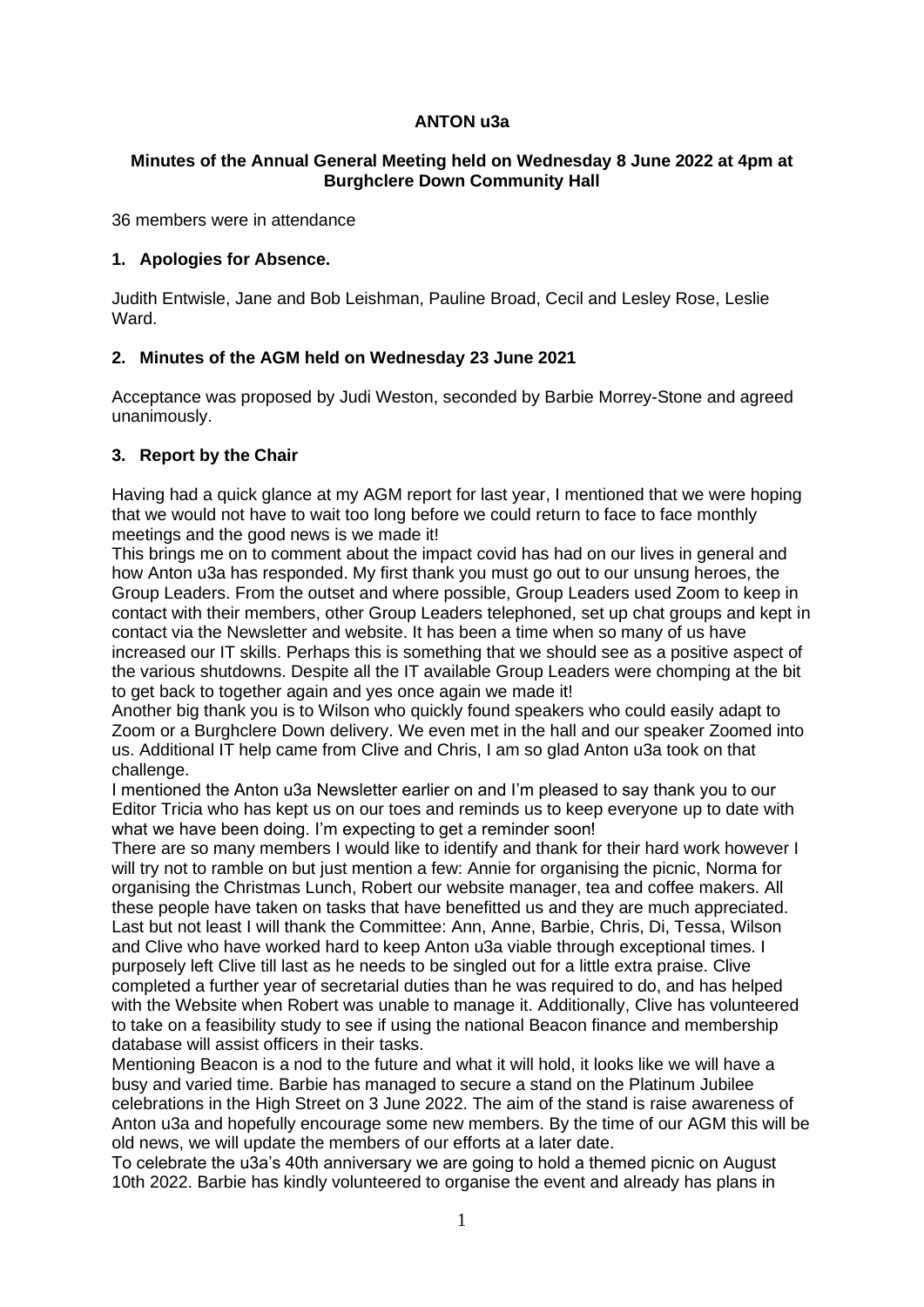place and recruited volunteers to help on the day. More details will be revealed later through our monthly meetings and on the website.

We also need to consider how much involvement Anton u3a would like with our National and Regional networks. Wilson, Clive and I have connected at various times, it was easier for me when I joined in Zoom meetings as now the regional meetings tend to be some distance away. A positive point of joining these meetings is to see how the Groups are dealing with issues such as recruitment and IT. Many of the groups state that filling committee posts is one of their hardest tasks. This rings true with our much smaller group. We are sadly losing Chris our treasurer, Clive our secretary and Ann a committee member. It is vital to have these officers to keep Anton u3a viable so once again I will ask for volunteers to come forward. I would like to see Anton u3a continue but this will not be possible without active members and a committee.

Finally, I would like to add a big thank you to my husband Michael who has to put up with my u3a tasks and the occasional rant. He does make an excellent car parking attendant though!

### **4. Adoption of Accounts**

Chris Coffin presented the accounts for the year ending 31 March 2022. A copy of the Accounts is attached to these Minutes.

Treasurer's Report. Even if you've only had a quick glance at the accounts, you will have noticed that there are some red figures near the bottom of the page, this is because we have run at a deficit – £1,468 in the year just ended and £151 in the year before. In the early stages of lockdown, we were doing very little: we couldn't meet in person, we hadn't discovered the wonders of Zoom, and the Committee felt it appropriate not to collect a subscription for the 2021/22 financial year.

However, things did pick up and although there was little activity in 2020, by 2021 we were almost back to normal, thanks in no small way to the use of Zoom. Thanks to those who made it possible for us to have a monthly speaker and to those who enabled group activity while we were unable to meet in person. The cost of having a Zoom account is shown in the figures before you, as is another new cost – bank charges. Charges were introduced last November by HSBC and to keep these down we have asked people to pay by bank transfer. That has not been possible for all, but the response generally has saved that particular cost from being more.

And of course, other costs have been rising. We now pay £19, rather than £18, for hiring this room each month, and we are finding that speakers do expect a little more. Faced with these costs, and aware that we would have a deficit, the Committee felt the answer had to be NO when a couple of groups, trying to manage a situation where numbers had not quite recovered following the pandemic, asked whether we could offer financial support, so No because waiving subs had already meant a subsidy of £10 per member.

This rather challenging situation could be met because we had reserves of £5,000 as we went in to lockdown, but we are now left with £3,500. Part of this (as shown on page 2) is money that has been accumulated by groups so the true figure is a little over £2,700. The committee doesn't wish to run the reserves down any further, and feels that members should be asked to approve an increase in subscriptions which would apply from April 2023. And as indicated in the agenda Clive will be setting out the case for this.

Acceptance of the accounts was proposed by Pete Duncan, seconded by Lynda Stockings and agreed unanimously.

**5.** Membership Fees. The Secretary told the AGM that due to financial pressures highlighted in the Treasurer's report, the Committee had concluded that Membership fees would need to increase from April 2023. As the financial position was difficult to predict, it